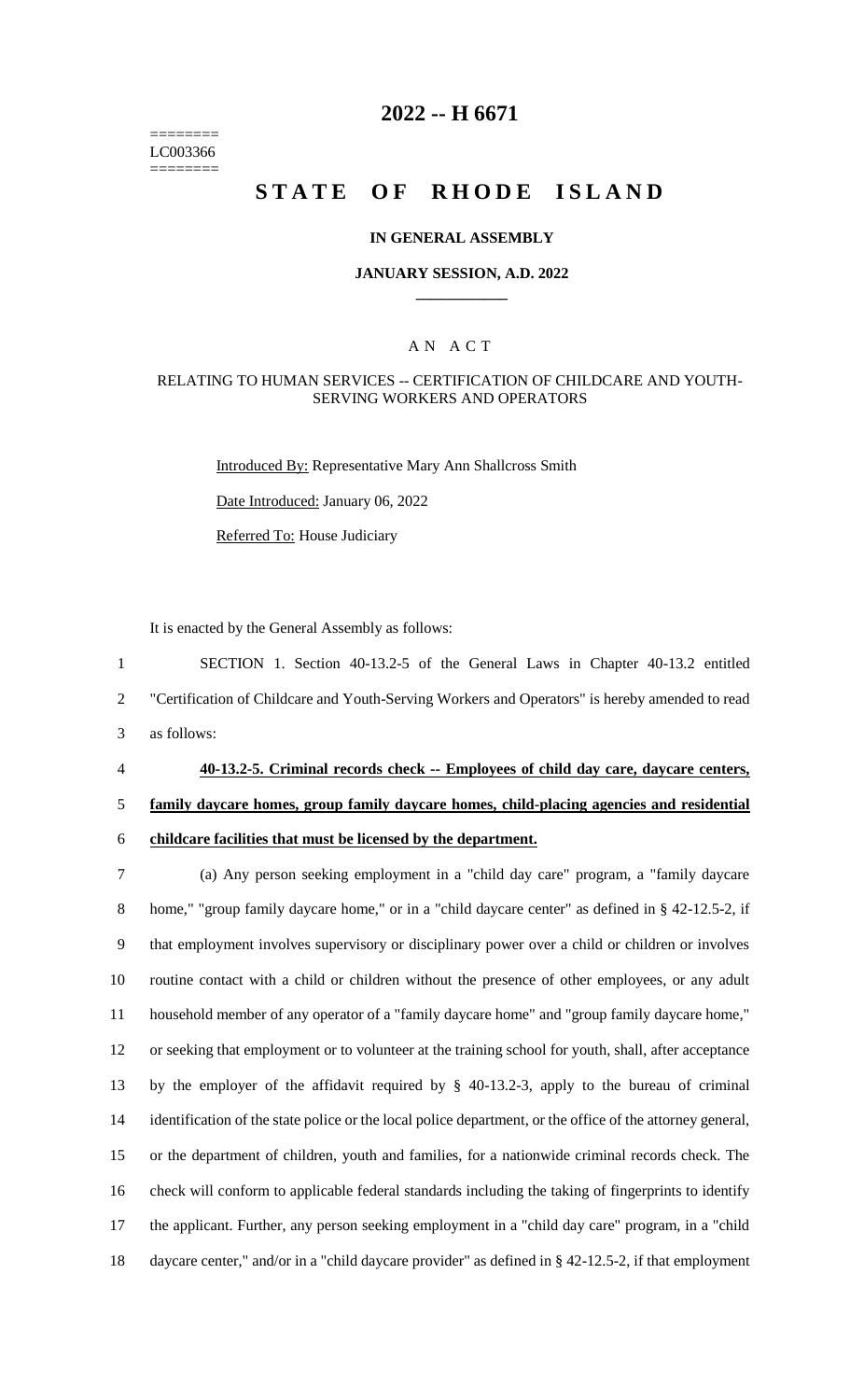involves supervisory or disciplinary power over a child or children or involves routine contact with a child or children without the presence of other employees shall apply to the bureau of criminal identification of the state police or the local police department or the office of the attorney general to conduct all necessary criminal background checks as required by the Child Care and Development Block Grant of 2014 (CCDBGA), Pub. L. No. 113-186. The criminal record checks as required by this section shall be conducted for every five (5) years of continuous childcare employment from the date of the previous criminal background check.

 (b) Any person seeking employment in a "child-placing agency" as defined in § 42-72.1- 2, if that employment involves supervisory or disciplinary power over a child or children or involves routine contact with a child or children without the presence of other employees, shall, after acceptance by the employer of the affidavit required by § 40-13.2-3, apply to the bureau of criminal identification of the state police or the local police department, or the office of the attorney general or the department of children, youth and families, for a nationwide criminal records check. The check will conform to applicable federal standards including the taking of fingerprints to identify the applicant.

 (c) Any person seeking employment in a "childcaring agency," "children's behavioral health program," or in a "foster and adoptive home" as defined in § 42-72.1-2, that is, or is required to be, licensed or registered with the department of children, youth and families, shall, after acceptance by the employer of the affidavit required by § 40-13.2-3, apply to the bureau of criminal identification of the state police or the local police department, or the office of the attorney general, or the department of children, youth and families, for a nationwide criminal records check. The check will conform to applicable federal standards including the taking of fingerprints to identify the applicant.

#### (d) [Deleted by P.L. 2019, ch. 88, art. 3, § 8.]

 (e) Upon the discovery of any disqualifying information as defined in accordance with the rule promulgated by the director, the bureau of criminal identification of the state police or the local police department or the office of the attorney general or the department of children, youth and families will inform the applicant, in writing, of the nature of the disqualifying information. In addition, the bureau of criminal identification of the state police or the office of the attorney general, or department of children, youth and families, or the local police department will inform the relevant employer, in writing, without disclosing the nature of the disqualifying information, that an item of disqualifying information has been discovered.

 (f) In those situations in which no disqualifying information has been found, the bureau of criminal identification of the state police or the local police department or the office of the attorney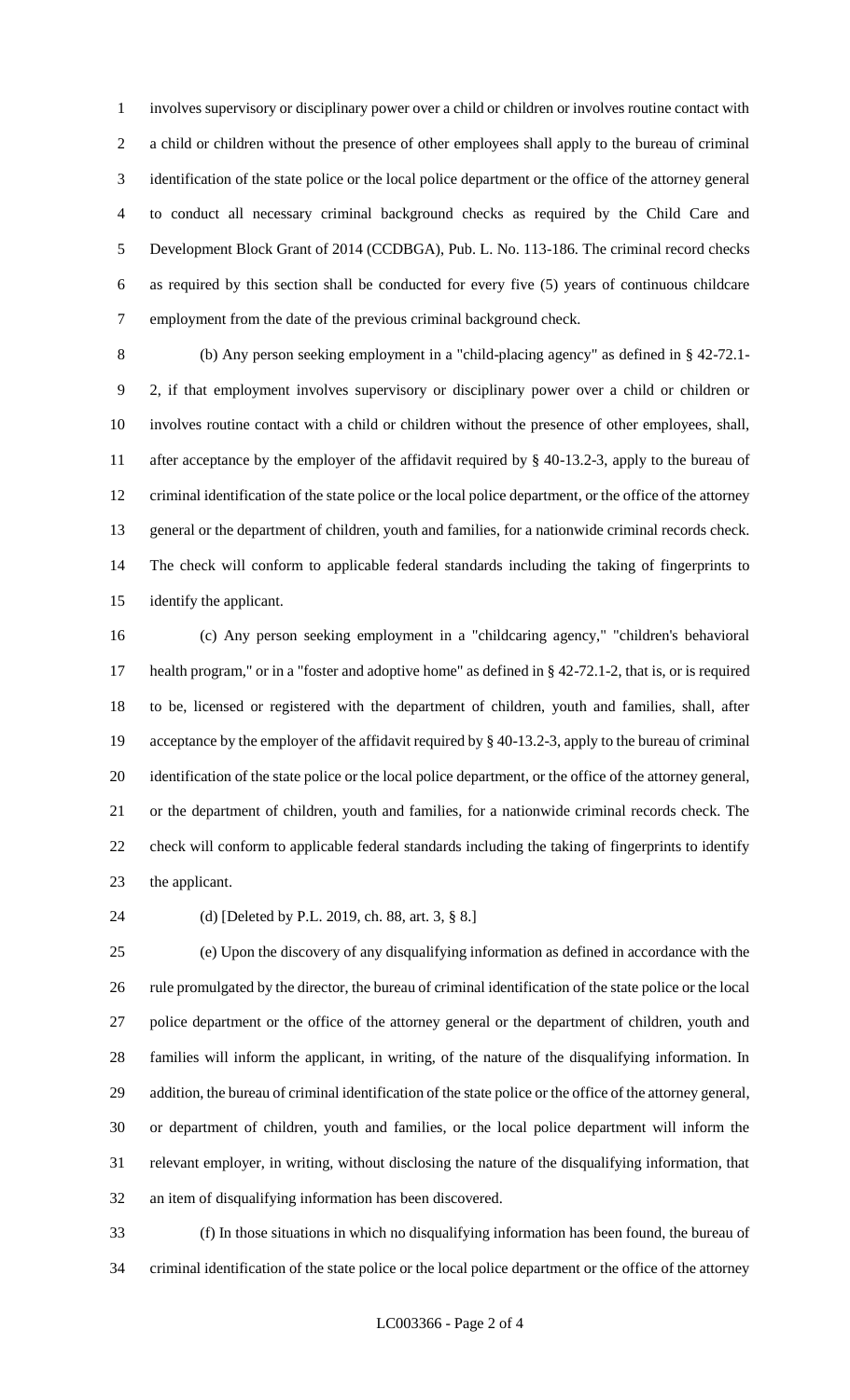- 1 general, or the department of children, youth and families will inform both the applicant and the 2 employer, in writing, that no disqualifying information has been found.
- 
- 3 (g) Failure to show proof that the employer has initiated requests for background checks 4 required by this section will be prima facie grounds to revoke the license or registration of the 5 operator of the facility.
- 6 (h) It will be the responsibility of the bureau of criminal identification of the state police 7 or the office of the attorney general, or the local police department, or the department of children, 8 youth and families, to conduct the nationwide criminal records check pursuant to this section. The 9 nationwide criminal records check will be provided to the applicant for employment at no cost to 10 either the applicant or the requesting agency. Any expense associated for providing the criminal 11 records check shall be paid by the applicant and/or the requesting agency.
- 12 SECTION 2. This act shall take effect upon passage.

======== LC003366 ========